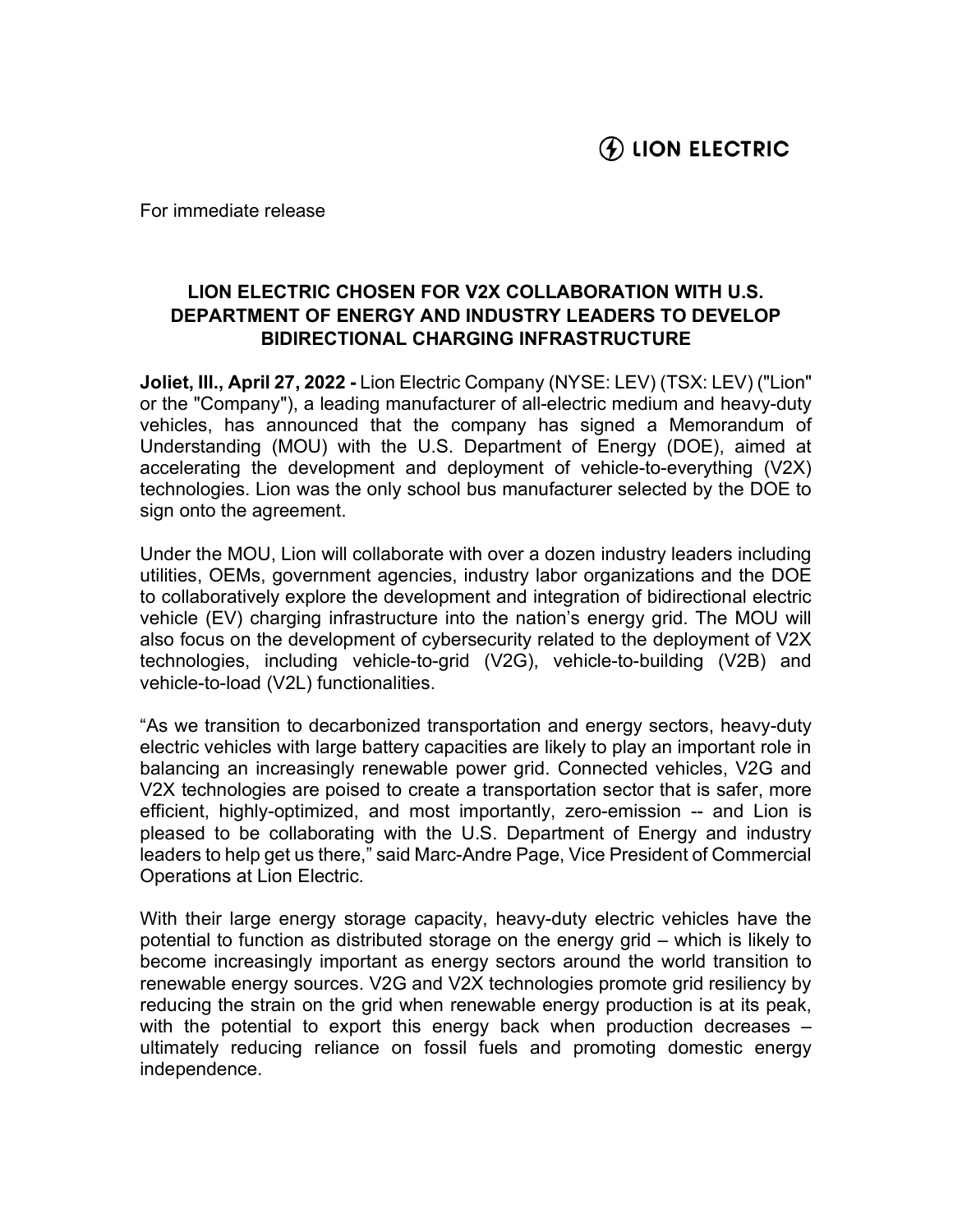Lion's current lineup of all-electric heavy-duty trucks and buses are V2G ready, and Lion is actively participating in pioneering V2G programs in North America, including projects in New York and California where Lion's all-electric school buses have successfully exported energy back to the grid. V2G gives operators the potential to further lower their total cost of ownership by charging when demand and electricity prices are low, and exporting energy back to the grid during peak demand when prices are higher.

## About Lion Electric

Lion Electric is an innovative manufacturer of zero-emission vehicles. The company creates, designs and manufactures all-electric class 5 to class 8 commercial urban trucks and all-electric buses and minibuses for the school, paratransit and mass transit segments. Lion is a North American leader in electric transportation and designs, builds and assembles many of its vehicles' components, including chassis, battery packs, truck cabins and bus bodies.

Always actively seeking new and reliable technologies, Lion vehicles have unique features that are specifically adapted to its users and their everyday needs. Lion believes that transitioning to all-electric vehicles will lead to major improvements in our society, environment and overall quality of life. Lion shares are traded on the New York Stock Exchange and the Toronto Stock Exchange under the symbol LEV.

Lion Electric, The Bright Move

Thelionelectric.com

## CAUTION REGARDING FORWARD-LOOKING STATEMENTS

This press release contains "forward-looking information" and "forward-looking statements" (collectively, "forward-looking statements") within the meaning of applicable securities laws. Any statements contained in this press release that are not statements of historical fact, including statements about Lion's beliefs and expectations, are forward-looking statements and should be evaluated as such. Forward-looking statements may be identified by the use of words such as "believe," "may," "will," "continue," "anticipate," "intend," "expect," "should," "would," "could," "plan," "project," "potential," "seem," "seek," "future," "target" or other similar expressions and any other statements that predict or indicate future events or trends or that are not statements of historical matters, although not all forward-looking statements contain such identifying words.

The Company made a number of economic, market and operational assumptions in preparing and making certain forwardlooking statements contained in this press release including, but not limited to, that Lion will be able to retain and hire key personnel and maintain relationships with customers, suppliers and other business partners, that Lion will continue to operate its business in the normal course, that Lion will be able to implement its growth strategy, that Lion will be able to successfully and timely complete the construction of its U.S. manufacturing facility and its Quebec battery plant and innovation centre, that Lion will not suffer any material disruption in the supply of raw materials on competitive terms, that Lion will be able to maintain its competitive position, that Lion will continue to improve its operational, financial and other internal controls and systems to manage its growth and size and that its results of operations and financial condition will not be adversely affected, that Lion will be able to benefit, either directly or indirectly (including through its clients), from